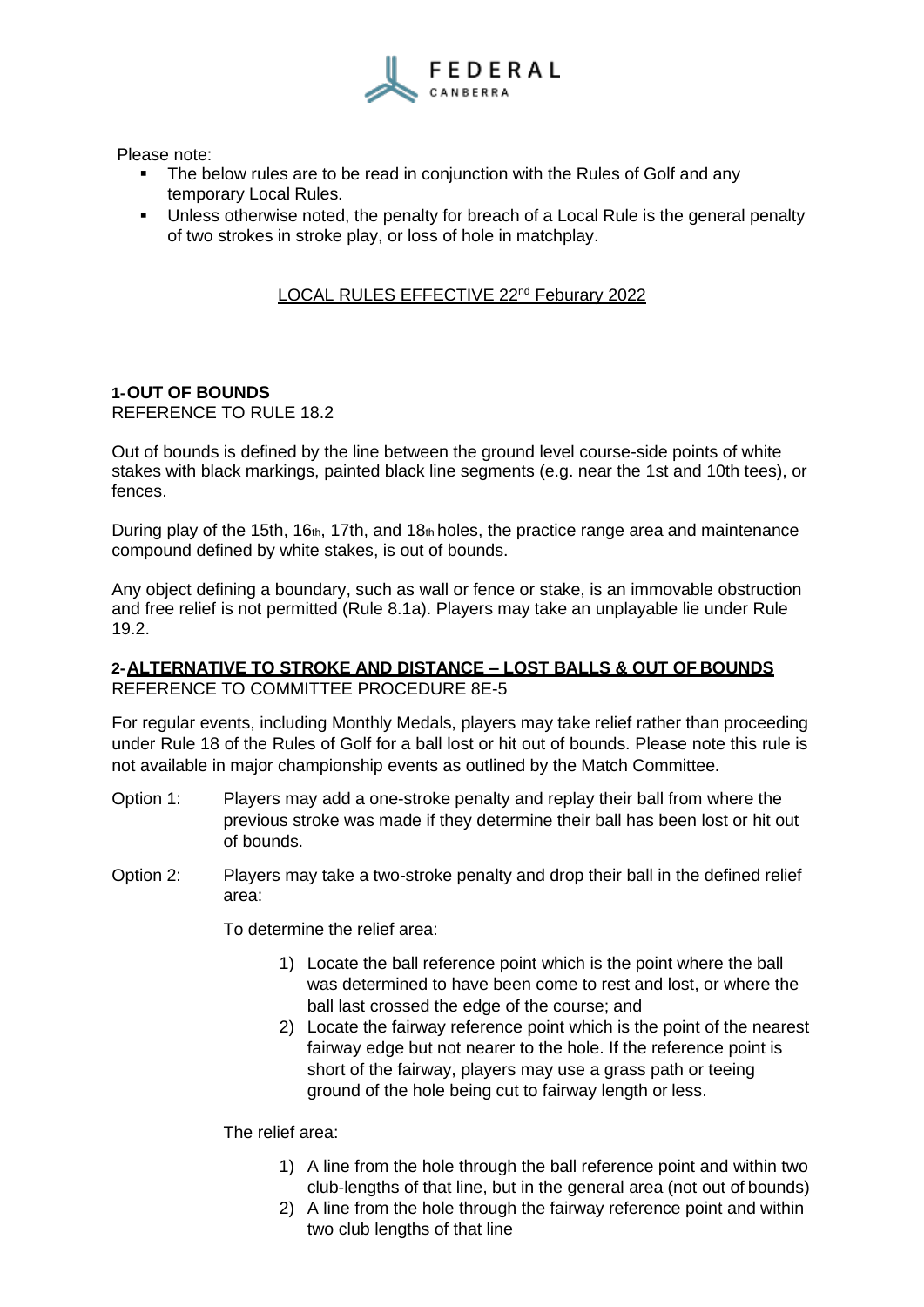

## Taking Relief

Players must drop their ball in the determined relief area, no nearer to the hole.

# **3-NO PLAY ZONES** REFERENCE TO RULE 16.1(f)

Cultivated garden beds are no play zones that are to be treated as an abnormal course condition. Free relief must be taken from interference by the no play zone. Staked trees and shrubs

Where a staked tree interferes with a player's swing or stance, the ball is in a no play zone which relief must be taken.

#### **4-ABNORMAL COURSE CONDITIONS AND IMMOVABLE OBSTRUCTIONS** REFERENCE TO RULE 16.1

## Relief from Immovable Obstructions near putting green

A player may take relief if an immovable obstruction is:

- On the line of play, and is:
- Within two-club lengths of the putting green, and
- Within two-club lengths of the ball.

Players may take relief of one-club length of the reference point, no nearer to the hole.

Stakes defining penalty areas or ground under repair. Such stakes are immovable obstructions from which relief may be taken if they interfere with a player's swing or stance.

#### Damage in Bunkers by Kangaroos

Damage in bunkers that is clearly identifiable as having been caused by a kangaroo is an abnormal course condition from which relief is permitted. However, interference does not exist if the damage only interferes with the player's stance. Players may take one-club length of relief from the reference point.

#### Damage on Putting Greens

If the player's ball lies on the putting surface, relief may be taken from areas of damage caused by birds or other animals and is to be treated as ground under repair from which relief is allowed. The player may place their ball back on the putting surface, at the nearest point of relief, not nearer to the hole. Interference does not exist if the damage only interferes with the player's stance.

#### Roads, Paths, and Tracks

Roads, paths, and tracks on the course (other than those which have manufactured edges, or are constructed of concrete, bitumen or introduced surfaces) are integral parts of the course and therefore the ball must be played as it lies or declared unplayable. If the ball is determined unplayable, players should proceed under Rule 19.2.

#### Active Ants Nests

At the player's option, an ant's nest on which ants are active (i.e. visible and/or mobile) may be treated as an abnormal course condition and relief taken. The relief option is available when the ball touches or is on the active ant's nest, if the player's normal stance is touching or on the active ant's nest, or when both of the above apply.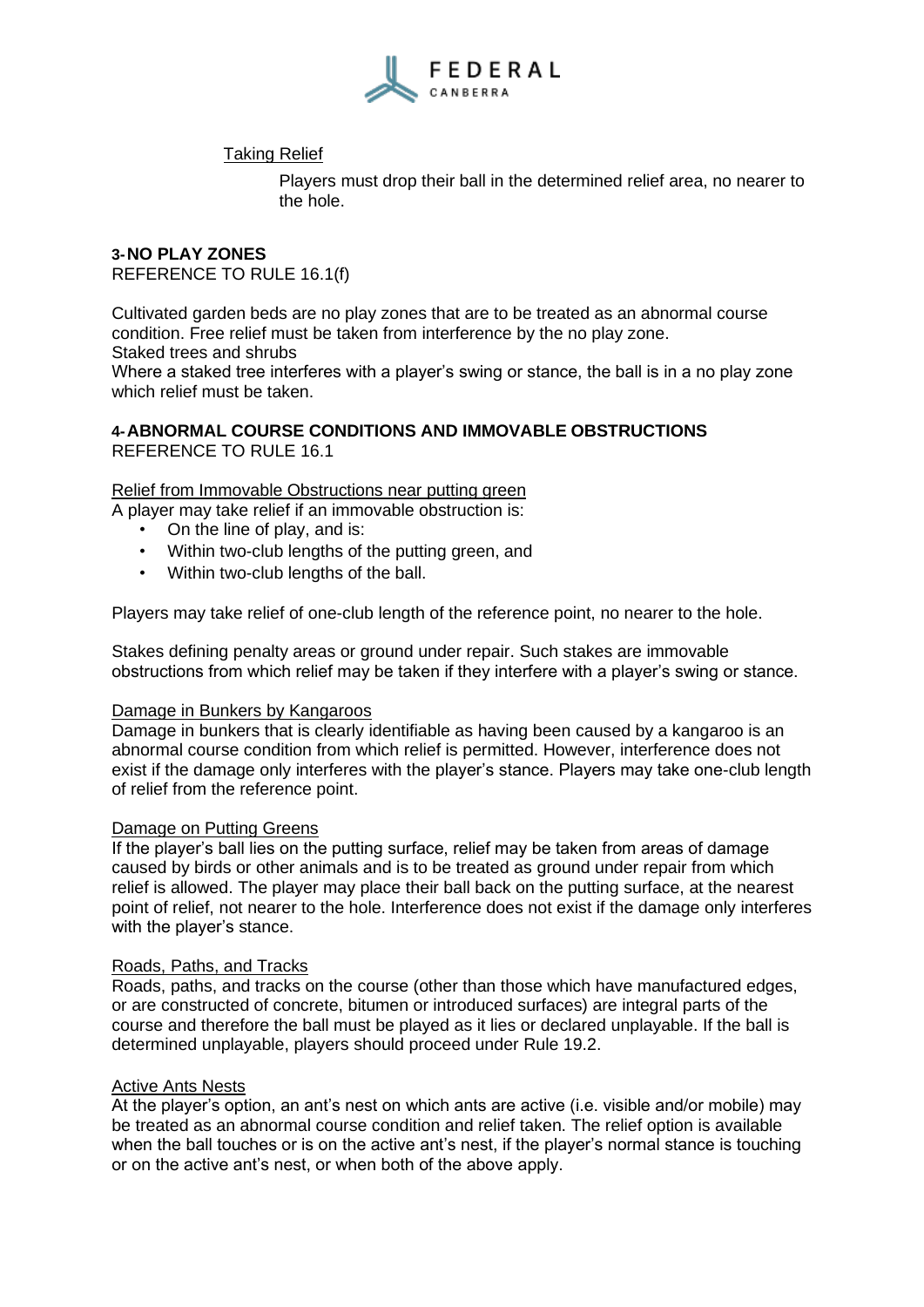

#### Other Abnormal Conditions

Relief may be taken from the following abnormal course conditions:

- a. Ground under repair defined by an area marked by white stakes or encircled by a white line, or dots.
- b. Clearly defined wheel ruts made by a mower, tractor or motor vehicle.

## **5 - BALL DEFLECTED BY POWERLINES OR POWERPOLE**

REFERENCE TO RULE 14.6

If it is known or virtually certain that a player's ball hit a power line or power pole the stroke is cancelled and does not count. The player must replay the stroke without penalty after dropping a ball within one club-length of the reference point of the previous stroke, no nearer to the hole.

## **6 - MOVABLE OBSTRUCTIONS**

REFERENCE TO RULE 15.2

All stakes (other than those defining penalty areas or ground under repair), poles, ropes, hoops, and ground-level signage on the course are treated as movable obstructions from which free relief is allowed.

## **7 - SUSPENSION AND RESUMPTION OF PLAY**

REFERENCE TO RULE 5.7(b)

Players must abide by all sirens issued by the Match Committee. If players commence, continue, or complete play following the suspension or delay of play, the player will be disqualified. The Committee can suspend play for any reason, and play will not resume until the Committee advises the resumption of competition.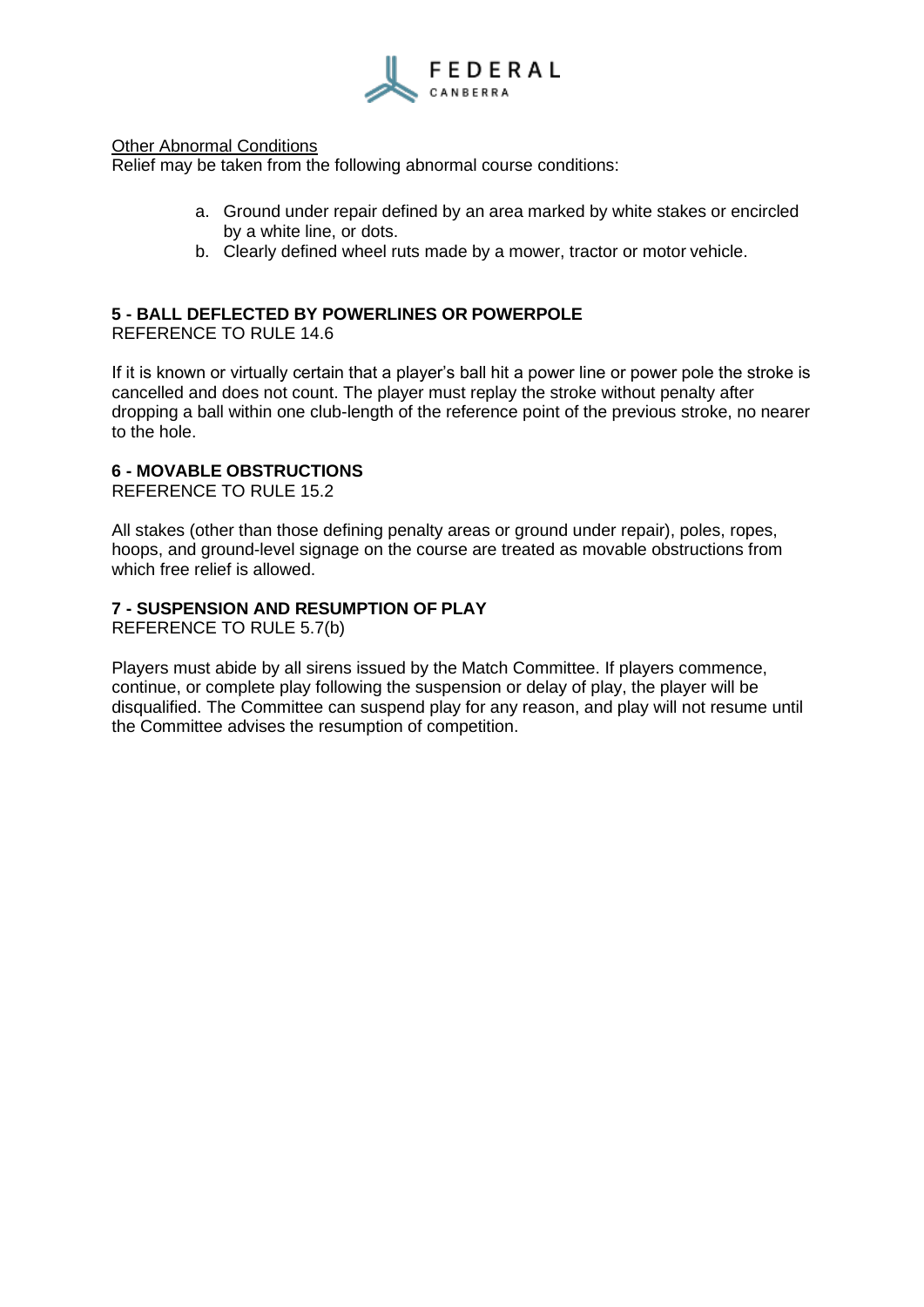

## **GENERAL INFORMATION**

**1) FLAGSTICK DISTANCE MARKINGS**



## **2) COURSE MARKINGS**

**WHITE STAKES** Out of bounds<br> **WHITE STAKES, LINES, OR DOTS** Ground under repair (GUR) **WHITE STAKES, LINES, OR DOTS** Ground under<br>RED STAKES OR LINES Penalty Area **RED STAKES OR LINES BLUE STAKE WITH GREEN TIPS** No play zone

**DISTANCE MARKINGS** Distances are to the centre of the green<br>Out of bounds

# **3) SIREN SIGNALS**

**ONE LONG BLAST** Play suspended<br> **TWO LONG BLASTS** Play resumes **TWO LONG BLASTS REPEATED BLASTS** Play abandoned

# **4) ALTERNATIVE TO STROKE AND DISTANCE**

The alternative to stroke and distance relief is available at the Federal Golf Club